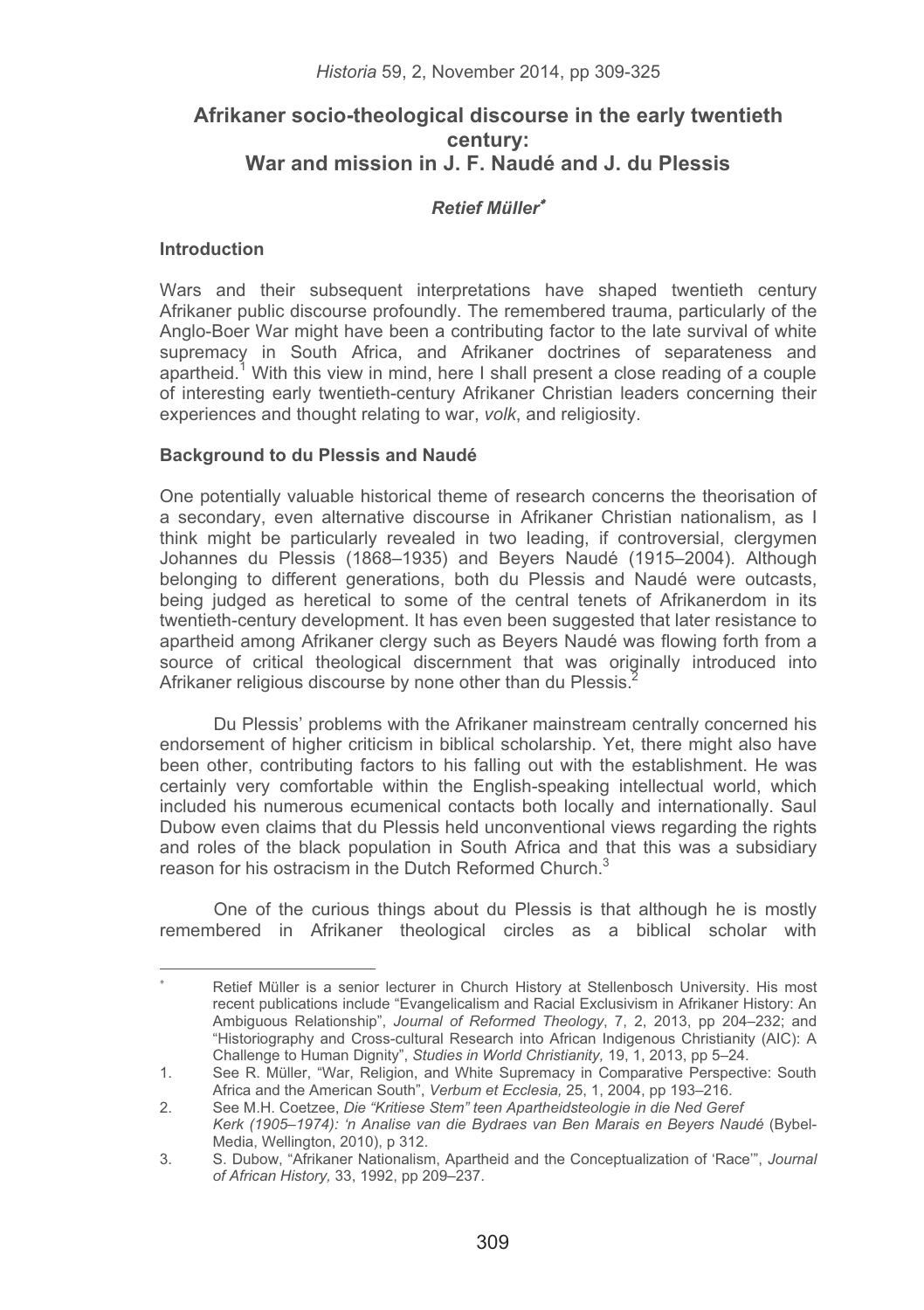unconventional views, the main thrust of his academic contributions were actually in the history of Christianity and theory of missions. Regarding this latter theme, Richard Elphick maintains that du Plessis promoted a conventionally evangelical position of the church as the main locus of mission; a view which distinguished him from later more nationalist Afrikaner thinkers who considered mission to be a responsibility of the Afrikaner *volk* par excellence.<sup>4</sup> Given this brief introduction of certain themes associated with du Plessis, it will perhaps be apparent why he might plausibly be considered as representing an alternative stream of thought against the normative mainstream, which is the stream of neo-Calvinist Afrikaner nationalism.

On the other hand, for the most part, there was enough that was characteristic of the mainstream Afrikaner elite in the role that du Plessis played to debunk his maverick status. Some of this might become apparent in the discussion below.

A further reason for focusing on du Plessis is that he played a role in the Anglo-Boer War. He served as a chaplain to Boer prisoners of war for a time. His public career also included the period of World War I. Since the popular emergence of Afrikaner nationalism in the early twentieth century relied quite heavily on a discourse of suffering at the hands of the British Empire, and because I am attempting to understand du Plessis' role or stance within the context of the nationalist discourse, it seems prudent to consider his ideas and activities during these periods of war involving the British.

If du Plessis was to represent something of an alternative voice within the Afrikaner mainstream, the question then becomes who would represent the mainstream as such. An obvious candidate emerges in the form of Beyers Naudé's father, Jozua Francois Naudé (1873–1948) who was a contemporary of du Plessis. Rather ironically, considering the later truly rebellious (even traitorous) status of his son, J.F. Naudé might indeed be termed a flag bearer of early Afrikaner nationalism. Although the extensive recent biography by his granddaughter does occasionally aspire to the hagiographical, Milde Weiss is perhaps correct in claiming that towards the end of his life, J.F. Naudé was a hero for the Afrikaner inhabitants of Graaff-Reinet: "want sy naam het 'n simbool geword van die geskiedenis van die Afrikanervolk."5 (because his name had become a symbol of the history of the Afrikaner people.) On the other hand, this is not the kind of statement anyone would have been tempted to make about du Plessis.

A close compatriot of Boer generals Beyers, Kemp, and de la Rey, among others, Naudé was one of six Boer representatives who refused to sign the Treaty of Vereeniging that ended the Anglo-Boer War. He also became a champion of the Afrikaans *taalbeweging* (language movement) and was a founding member of the Afrikaner Broederbond. He was furthermore instrumental in a bitter church struggle in the early 1920s in Graaff-Reinet, which saw the local Dutch Reformed Church (DRC) congregation split along political lines between the nationalist pro-Afrikaans *moederkerk* (mother church) of which J.F. Naudé was the minister, and

 $\pm$ ----------<br>4. R. Elphick, "Missions and Afrikaner Nationalism: Soundings in the Prehistory of Apartheid", in B. Stanley (ed.), *Missions, Nationalism, and the End of Empire* (Eerdmans, Grand Rapids, 2003), pp 54–78.

<sup>5.</sup> M. Weiss, *Vuurtoring: Biografie van ds Jozua Francois Naudé* (Milde Weiss, Stellenbosch, 2014), p 267. This and all other translations provided in the text are by the author.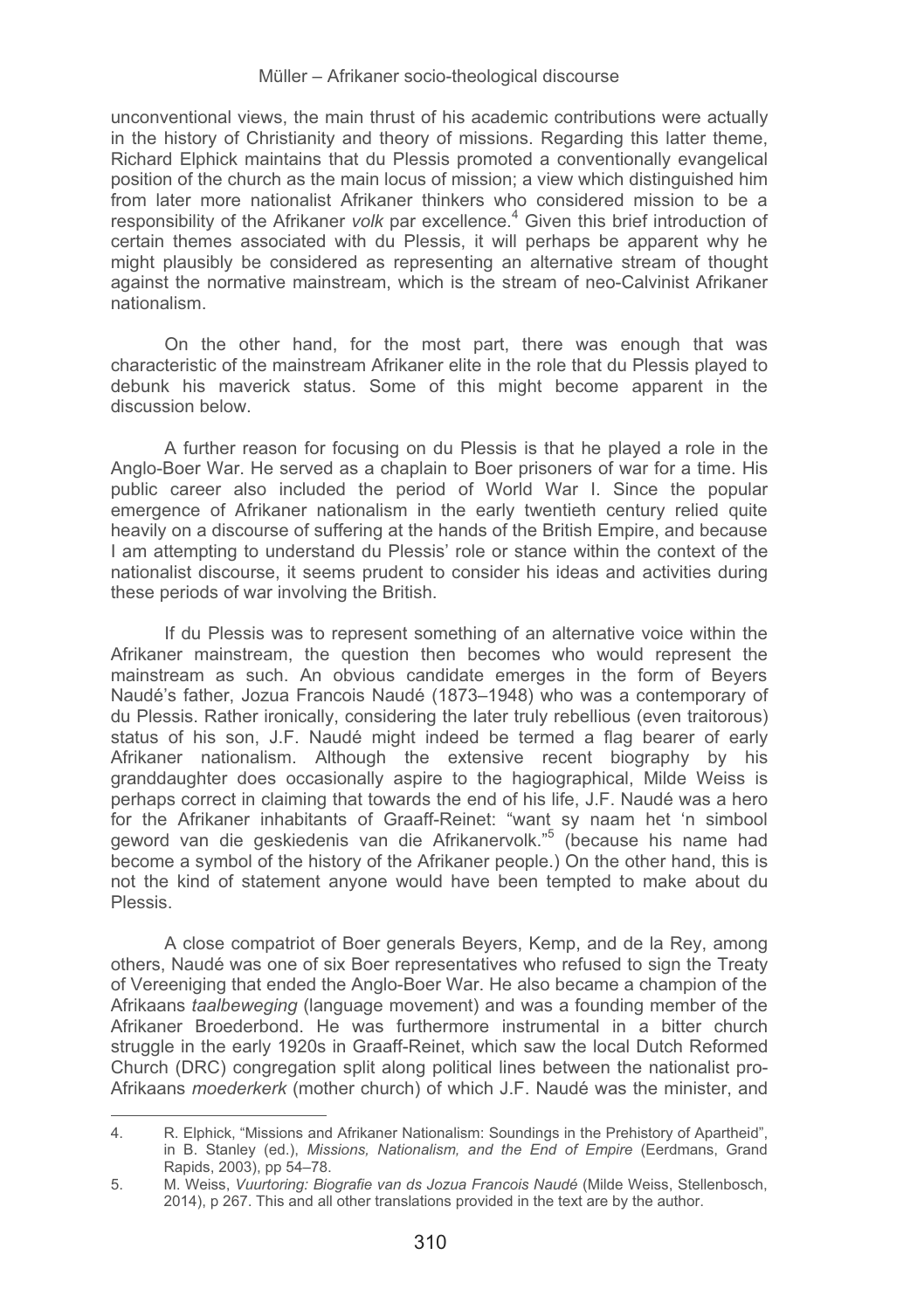the English-oriented *nuwekerk,* which considered itself a continuation of the original church founded there by Andrew Murray, snr, who was one of the Scottish Free Church ministers recruited to serve in the DRC in the early nineteenth century.<sup>6</sup>

Du Plessis and J.F. Naudé were men of very different backgrounds, remembered for different reasons, and although there is no indication that the two ever moved in similar circles, there are some noteworthy points of convergence between their respective public careers. Principally, both were ministers of the Dutch Reformed Church. Du Plessis' pastoral career was cut short in order to make way for other roles, which included that of the DRC's mission secretary, missionary traveller and researcher, and eventually seminary professor. Naudé, on the other hand, began his professional life as a schoolteacher and only after the end of the Anglo-Boer War at the age of 28 did he go to Stellenbosch to train for the ministry. Unlike, du Plessis, Naudé ended up having a long, if not untroubled career in the DRC as minister until the end of his life.

As mentioned already, both were controversial within the church, but for entirely different reasons. The one interest that both men shared, and which I will argue is significant for further analysis, was a strong interest in and passion for missionary work among Africa's indigenous peoples. Undoubtedly, missionary fervour was part and parcel of the *zeitgeist* for many early twentieth-century Protestant church leaders, not only in South Africa in the years following the Anglo-Boer War, but also internationally. The symbolic climactic event of missionary Protestantism was after all the 1910 Edinburgh Conference on World Mission and Evangelism, which optimistically had as its slogan: "The evangelisation of the world in this generation." Still, for a variety of reasons to do with their peculiar colonial history in southern Africa, the Afrikaner, although a predominantly protestant people, were rather less mission friendly than some of their overseas counterparts might have been. So the missionary enthusiasm of du Plessis and Naudé, although not uncommon, was also not exactly normative within Afrikaner religiosity.

Du Plessis was eventually a mission theorist and historian of international acclaim and although Naudé's contributions in this regard were somewhat more modest, they were not insignificant either. In the midst of the hardships of the Anglo-Boer War, Naudé and his compatriots in the commando under the leadership of the devout General Beyers, founded the Commando Dank Zending Vereniging. Naudé himself was an instrumental driving force in terms of this mission society, and had also served as its chairperson after the death of Beyers.<sup>7</sup>

### **J.F. Naudé and the Anglo-Boer War**

Milde Weiss describes her grandfather as veritably confronting this war with his Bible in one hand and the rifle in another. $8$  He was indeed a fighting preacher, because although not ordained he had already experienced a calling to the ministry, which meant that he took to the field as a lay preacher within his

<sup>-</sup>-------------<br>6. See S. du Toit, *Die Onstaan van die Gemeente Nuwe Kerk op Graaff-Reinet: 'n Kritiese Kerkhistoriese – Kerkregtelike Evaluering van die Gebeure wat Aanleiding was tot die Kerkskeuring in 1927* (The Author, Murraysburg, 1993).

<sup>7.</sup> See *Kerkbode,* 3 June 1915.

<sup>8.</sup> Weiss, *Vuurtoring: Biografie van ds Jozua Francois Naudé,* p 142.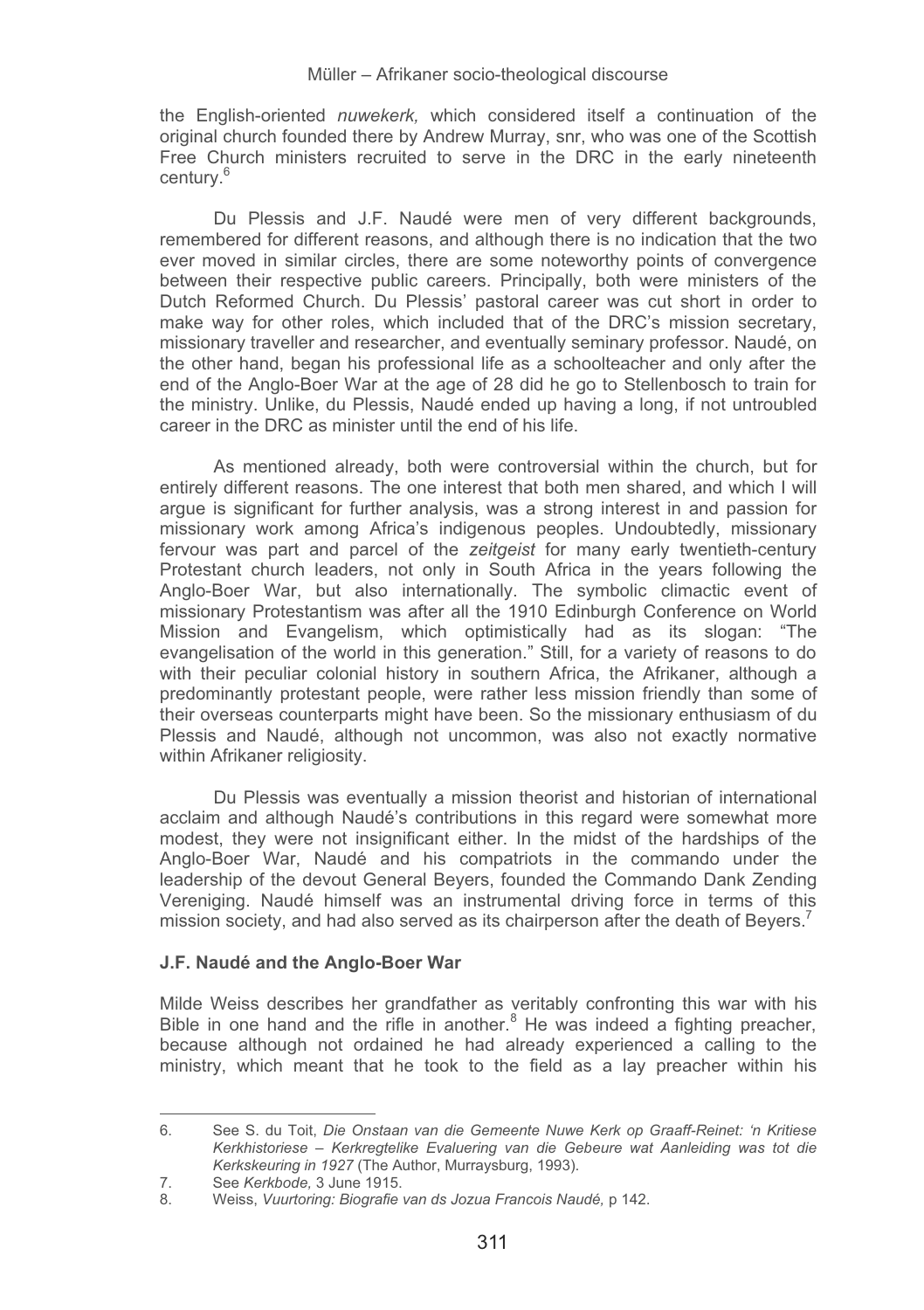commando of rather pious Boer soldiers, if his personal accounts as described in his memoirs is to be taken at face value.<sup>9</sup>

Naudé was a born and raised native of the Karoo in the Cape Colony, but he spent the majority of his young adulthood as a teacher in Germiston and became a citizen of the ZAR just prior to the outbreak of the war in 1899. His move to Germiston in 1895 apparently coincided with a massive shift in his loyalties in terms of "taal en volkstrots".10 This conversion-like "taal ommeswaai" was quite dramatic considering that his education and prior teaching career in the Cape had been conducted in English. Weiss explains that his journal entries had been in English until 1896. Then, after a three year hiatus he began writing again in 1899, but in Dutch. By then his sentiments regarding English had so deteriorated that once he even reprimanded his future wife, Ada, for daring to write to him in English after receiving a steady stream of Dutch letters from her.<sup>11</sup>

Interestingly, one of his own teachers who had a formative influence on him at the Normaalskool van die Nederduitse Gereformeerde Kerk was Jan Smuts, the later Boer general and prime minister of the Union. According to Weiss, Smuts taught Naudé in preparation for his matriculation examinations in 1891 in Cape Town.12 Apparently the two became fast friends, at least until the end of the Anglo-Boer War when their ways parted rather dramatically … but that is a story for later.

In Naudé's description of his wartime experiences the quasi-religious theme of the war as a baptism of blood and fire infuses the narrative. Old Testament covenant theology is similarly applied to the Boer cause in an imaginatively allegorical way as the following description of the alliance between the ZAR and the OVS illustrates:

De hand genomen van de Zuster-republiek over de Vaal. "Bloed is dikker dan water". Immers "Uw Volk is mijn Volk, uw God mijn God, waar gij zult sterven, zal ik sterven, en aldaar sal ik begraven worden." Met zulk een wederzijdschen geest bezield, werd in 1897 een Politiek Verbond gesloten tusschen de twee zusterstaten...<sup>13</sup>

(They took the hand of their sister republic across the Vaal. "Blood is thicker than water." After all "Your people is my people, your God is my God, where you die there I shall die, and there I shall be buried." Inspired by such a mutual spirit, a Political Covenant was made in 1897 between the two sister states…)

The blood metaphor returns as Naudé further narrates the victimised Boer:

[W]ij konden niet denken dat het vuur der beproeving voor het Afrikaansche Volk "7 maal heeter" sou gemaakt worden, dat het land met zulk een vuur zooveel bloed zou gedoopt worden, bloed nog door velen te worden veracht en vertreden...<sup>14</sup>

(We could not imagine that the fire of affliction for the Afrikaner people would be made "7 times hotter", that the land would be baptised by such a fire with so much blood, blood that is still despised and stamped under foot by so many people …)

<sup>-</sup>-------------------------------------------------------9. See J.F. Naudé, *Vechten en Vluchten van Beyers en Kemp bôkant de Wet* (Nijgh & Van Ditmar, Rotterdam, 1903).

<sup>10.</sup> Weiss, *Vuurtoring: Biografie van ds Jozua Francois Naudé*, p 24.

<sup>11.</sup> Weiss, *Vuurtoring: Biografie van ds Jozua Francois Naudé,* p 27–28. 12. Weiss, *Vuurtoring: Biografie van ds Jozua Francois Naudé,* p 10.

<sup>13.</sup> J.F. Naudé, *Vechten en Vluchten,* p 10.

<sup>14.</sup> J.F. Naudé, *Vechten en Vluchten,* p 25.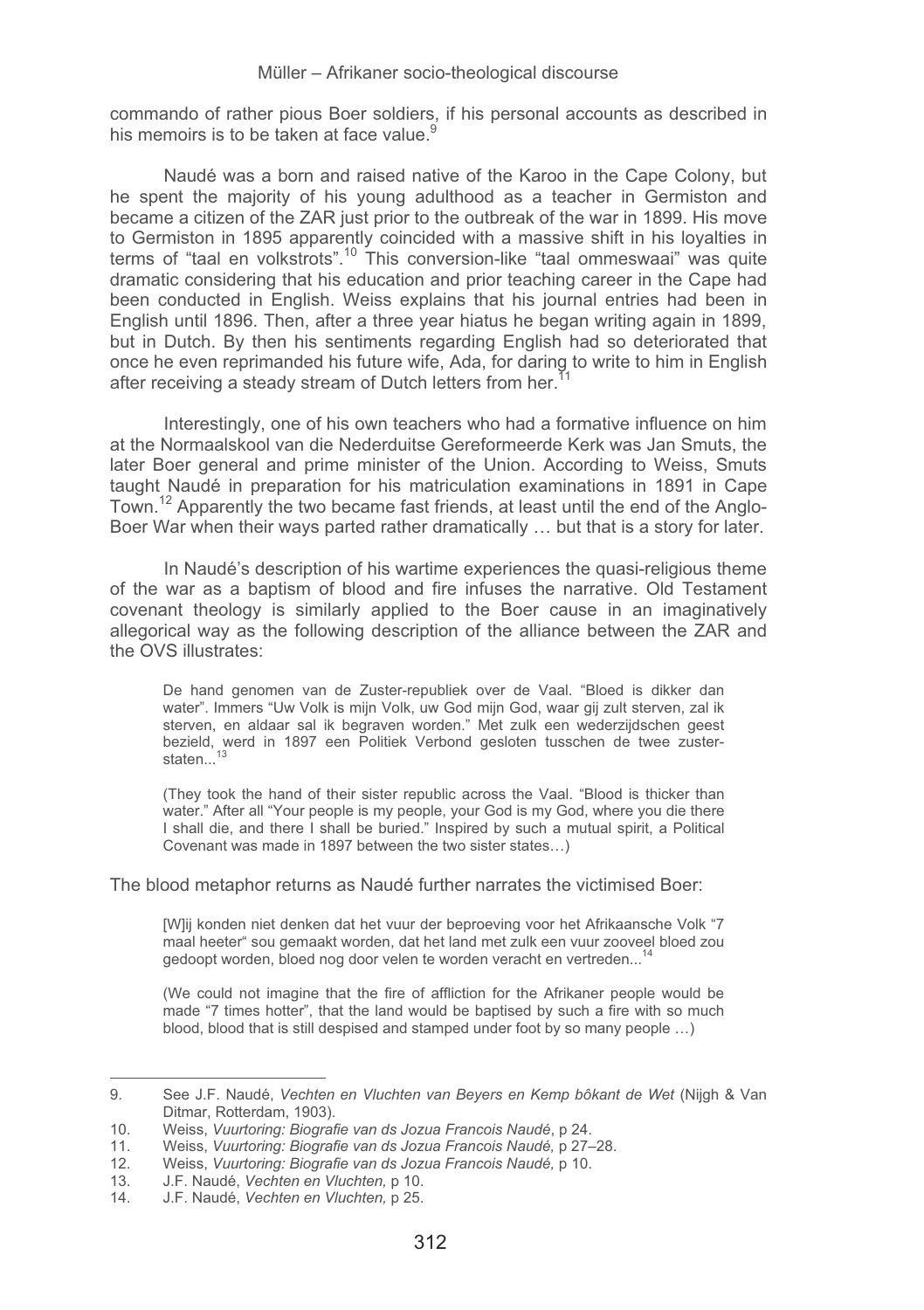This is rich material for national myth making. Note that the *volk* was tested by a hot fire; that an abundance of their much despised blood was spilled to baptise the land. That should lead to the obvious question: How could a land so baptised not belong to the one group whose blood was thus sacrificed? Truly, it is no wonder Naudé eventually refused to sign the peace treaty …

In contrast to the blood kinship ties referred to above between the OVS and ZAR, the theme of blood features again when Naudé describes an improved relationship between formerly distrustful Transvalers and Cape colonists who had joined the Boer commandos, in a way which opposes the apparently divisive blood ties of the two regions. Such blood ties had to be abolished so that both groups could be covered "onder den vereenigden Afrikaanschen geest."15 (under a united Afrikaans spirit.) Therefore, a union of blood is not of ultimate concern to Naudé. In his view at least one thing that could trump blood and its ties, is the spirit of Afrikanerdom.

This Afrikaner spirit is however a spirit that required strengthening. This seems to be an emerging religious theme as the war dragged on and victory for the Boers seemed an ever more elusive prospect. Naudé describes a visit by two DRC ministers one evening as they were camping out. The ministers encouraged the commando not with sweet words of comfort, but rather by suggesting the real reason for the testing and tormenting of God by means of the war provided experiences that would result in a higher goal than either victory or defeat; that is, the tempering of the *volk.*<sup>16</sup>

This kind of rationale had the potential to engender a potent national theology, because it entrenched the view that God was on the Boer side, not only in victory, as especially earlier in the war, when Naudé had occasion to proclaim: "de Heer had ons een schitterende overwinning doen behalen."17 (the Lord has achieved a brilliant victory for us.) Now this same God was causing them all manner of hardship, but for a higher purpose, a purpose that was to be revealed in the future.

Naudé's dream for the future, illustrated in a wonderful sketch (also referring to an earlier phase of the war) is instructive. It depicts three streams, representing Britain and the two Boer republics tumbling down a waterfall to clash in a maelstrom representing the war at the base; a war in which the two republics become united. What emerges out of this chaotic whirlpool is a rest-full united South Africa. Although he does not elaborate further, it is unclear what role the British element was imagined to play in this united vision, other than to diffuse entirely, because at the very bottom of the sketch there is the ironically telling slogan: "Afrika voor de Afrikaanders!"<sup>18</sup> Was he aware that he was echoing yet usurping Joseph Booth's seditious anti-colonial proclamation, "Africa for the African", regarding Nyasaland and published just a few years earlier in 1897?<sup>19</sup>

However, one would be hard pressed to imagine Naudé recognising any affinity between the struggles of the Boers in South Africa and black Africans elsewhere on the continent. In fact, a prominent theme in the latter parts of

<sup>-</sup>------------15. J.F. Naudé, *Vechten en Vluchten,* p 34.

<sup>16.</sup> J.F. Naudé, *Vechten en Vluchten,* pp 117–118.<br>17. J.F. Naudé, *Vechten en Vluchten,* p 74.

<sup>17.</sup> J.F. Naudé, *Vechten en Vluchten*, p<sup>74</sup>.<br>18. J.F. Naudé. *Vechten en Vluchten*, p55.

<sup>18.</sup> J.F. Naudé, *Vechten en Vluchten,* p 55.

<sup>19.</sup> See J. Booth *Africa for the African* (African Books Collective, Zomba, 2007).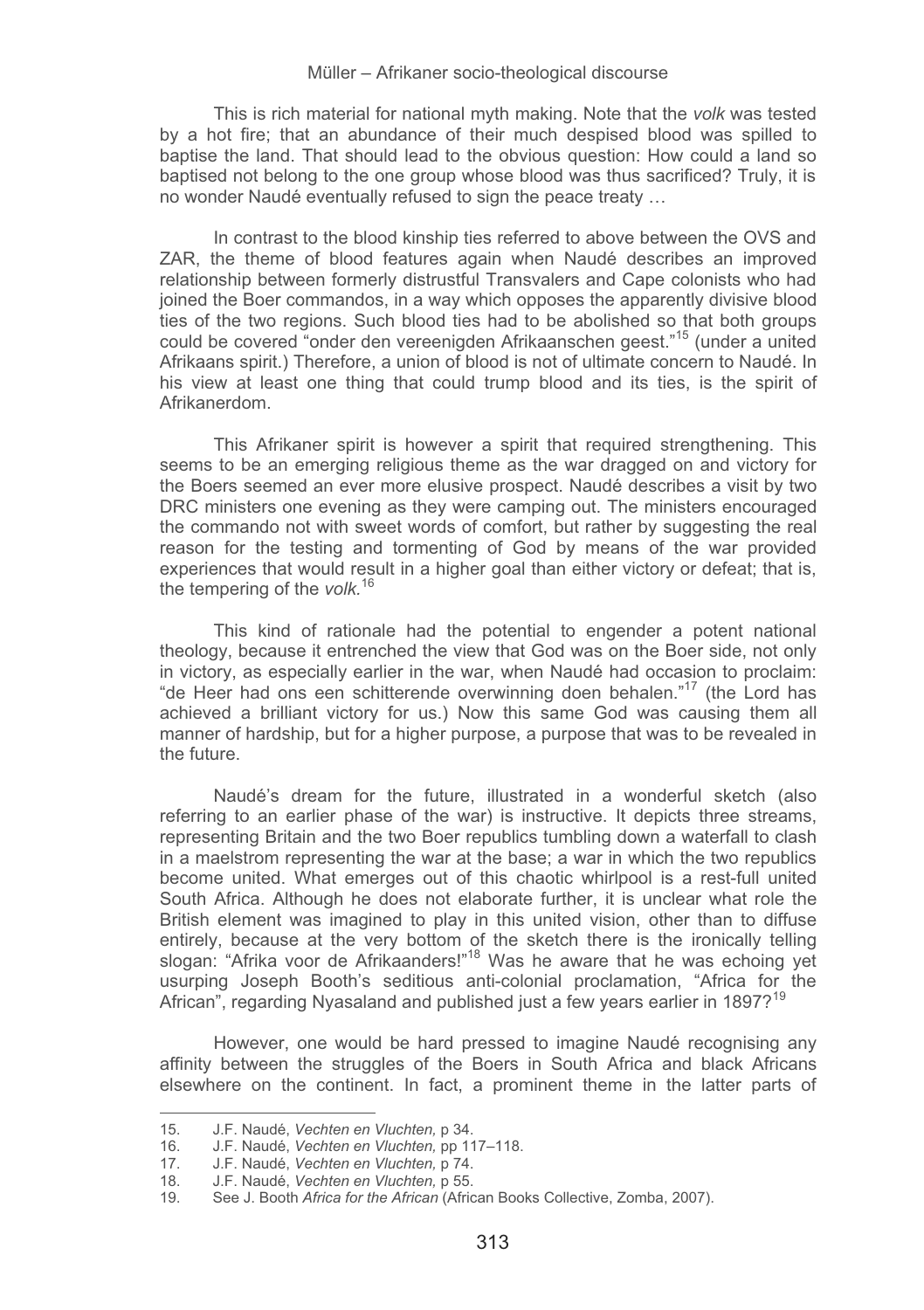*Vechten en Vluchten* concerns Boer anxiety and indignity at British employment of African commandos. The role played by black people becomes so problematic for Naudé and by inference for the Boers, that an impression forms as the book progresses that the role of primary enemy has shifted from the British as such, to centre instead on the British-African alliance, but particularly those Africans who commit all sorts of atrocities, sometimes involving Boer women and children, in the telling of Naudé.<sup>20</sup> In terms of all of this, the British are primarily depicted as the devious enablers of the misdeeds committed by indigenous Africans. Yet, unsurprisingly their unholy alliance comes back to haunt them when a British citizen by the name of Pettendrigh relates to General Beyers, and paraphrased by Naudé, how:

… de kaffers zijn huis plunderden; toen hij hun vroeg waarom zij het deden, antwoordde zij slechts: "British"; zooveel als te zeggen "wij zijn vrije Britten". Dit was voor hem te walgelijk, dat de naam van dat groote volk opgehouden moest worden door barbaren, die zoo onmenschelijk en goddelooslijk handelden.<sup>21</sup>

(…the Africans had plundered his house; when he asked why they were doing this, they simply answered: "British"; as if to say "we are free Brits". That was for him too horrible, that the name of that great nation should be taken over by barbarians, who have acted so inhumanely and godlessly.)

Black people are however not exclusively depicted in terms of their savage barbarity. Instances of co-operation and trade with the Boers are mentioned, as is the budding missionary spirit that rather unexpectedly emerges within the ranks of the Beyers Commando as they make their pilgrimage-like trek through the northern Bushveld.

Having fought and travelled under the commando of Louis Botha, the Beyers commando became an independent unit at Lydenburg with a mission to travel northwards while Botha went east.<sup>22</sup> This set the Beyers commando on a journey with far-reaching consequences that had little directly to do with the war effort. In fact, Naudé even writes that as a consequence of the trek through relatively unexplored territory, unexplored from a Boer point of view at least, their commando was cut off from any communication with other commandos and they had no news regarding war proceedings.<sup>23</sup> What was the purpose of this journey then? Apparently they were led by a Higher Hand, because Naudé states that "het niet bloot toeval was, dat wij hier door het Boschveld moesten komen …"24 (it was no coincidence that we had to come here through the Bushveld …)

There seems to have been elements of liminality in this trek through the Bushveld, the beauty of which including the birdlife is described in lush terms. In the midst of a hard fought war there occurs this period of tranquillity in peaceful natural surroundings. Central to the experience as mutually decided by commando members in their reflection about it afterwards, is a visitation made to a mission station called Shilouwane. This was a novel experience for all concerned, and their meeting with the resident Swiss missionary couple, Thomas, made a lasting impression on the Boers. So did the trappings of European civilisation observed

<sup>-</sup>-------------------------------------------------------20. See J.F. Naudé, *Vechten en Vluchten,* p 229 and following pages; pp 256, 264–5, 269 and following pages.

<sup>21.</sup> J.F. Naudé, *Vechten en Vluchten,* p 315.

<sup>22.</sup> J.F. Naudé, *Vechten en Vluchten,* p 148.

<sup>23.</sup> J.F. Naudé, *Vechten en Vluchten,* p 165.

<sup>24.</sup> J.F. Naudé, *Vechten en Vluchten,* p 166.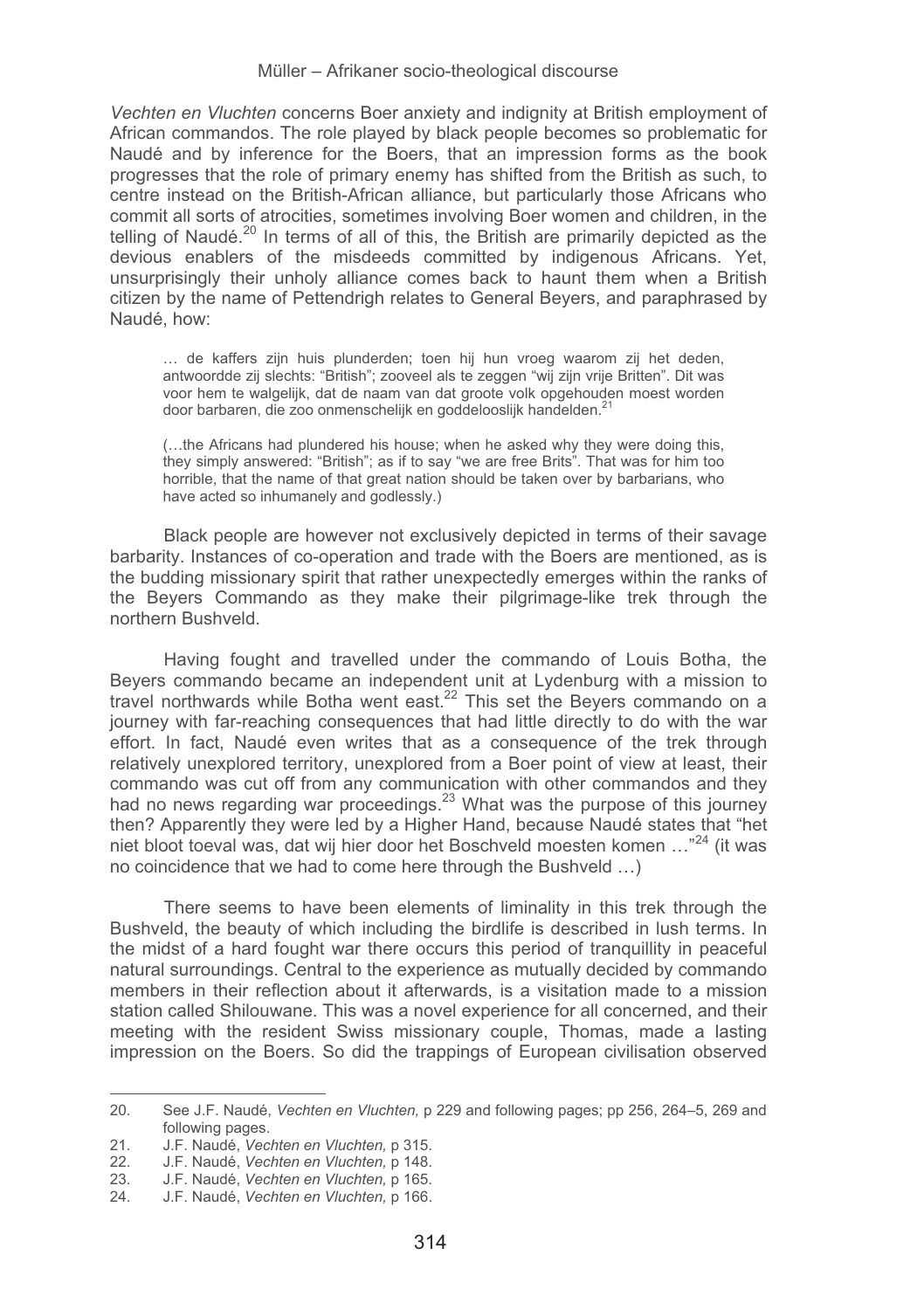such as the brick church with hardwood benches, all the material having been gleaned from the surrounding Bushveld.

Three Boers, Naudé, C. Raath, and J.A. Retief accepted the missionary's invitation to return the following day for a church service, in which Naudé himself had the opportunity to address the congregants.<sup>25</sup>

Having learnt that Thomas was the only Christian missionary in the whole region, the missionary need was further pressed upon the commando's consciousness when: "Generaal Beyers een kaffer aan de Olifantsrivier naar zijn God vroeg, deze hem antwoordde, dat zijn God een beestevel is."<sup>26</sup> (General Beyers asked an African at the Olifants River regarding his god, and this person answered that his god is a cattle hide.)

When the commando reached Haenertsburg they held a church service, which was apparently something of a thanksgiving service for everything they have learnt through their Bushveld trek. Naudé relates how one after the other gave impressions regarding various aspects of the natural landscape, fauna and flora: "Doch al die stemmen en indrukken der natuur schenen op ééne zaak onze aandacht te hebben gevestigd: 'Wat zal ik den Heere vergelden?'" (Though all the voices and impressions of nature achieved to fix our attention on one issue: 'What shall I sacrifice to the Lord?') The consensus was that although their church was not completely anti-mission, members of this commando have apparently come under the conviction that not enough was being done:

[O]m 's Konings bevel, "predict het evangelie aan alle kreaturen", te gehoorzamen. Daarom zijn er vreemden uit andere landen gekomen, die ons niet verstaan, nog minder de verhouding tusschen den blanke en den kleurling en hebben alzoo dikwijls veel kwaad veroorzaakt.<sup>27</sup>

(to obey the King's commandment "to preach the gospel to all creatures". Therefore foreigners have come from other countries, who did not understand us, and still less the relationship between white and coloured, and so have often accomplished much evil.)

This emerging sentiment led to the making of a communal vow undertaken by all the commando members to support a missionary in either Zoutpansberg or Waterberg. At a later meeting this vow was put into practice with the founding of the "Kommandos Dank Zending Vereeniging" for the support of mission work in Zoutpansberg.<sup>28</sup>

Although it might perhaps be unfair to claim that this sudden missionary interest had everything to do with Afrikaner self-preservation, i.e. a case of simply continuing the fight on a different level, the quotation above regarding foreigner missionaries not understanding local racial relationships is revealing.

In the meantime the fight with the British went on until the bitter end, and here Naudé's unwillingness to cease fighting was legendary because he became

<sup>-</sup>------------<br>25. J.F. Naudé, *Vechten en Vluchten,* p 167.

<sup>26.</sup> J.F. Naudé, *Vechten en Vluchten,* p 168. 27. J.F. Naudé, *Vechten en Vluchten,* p 169.

<sup>28.</sup> J.F. Naudé, *Vechten en Vluchten,* p 178.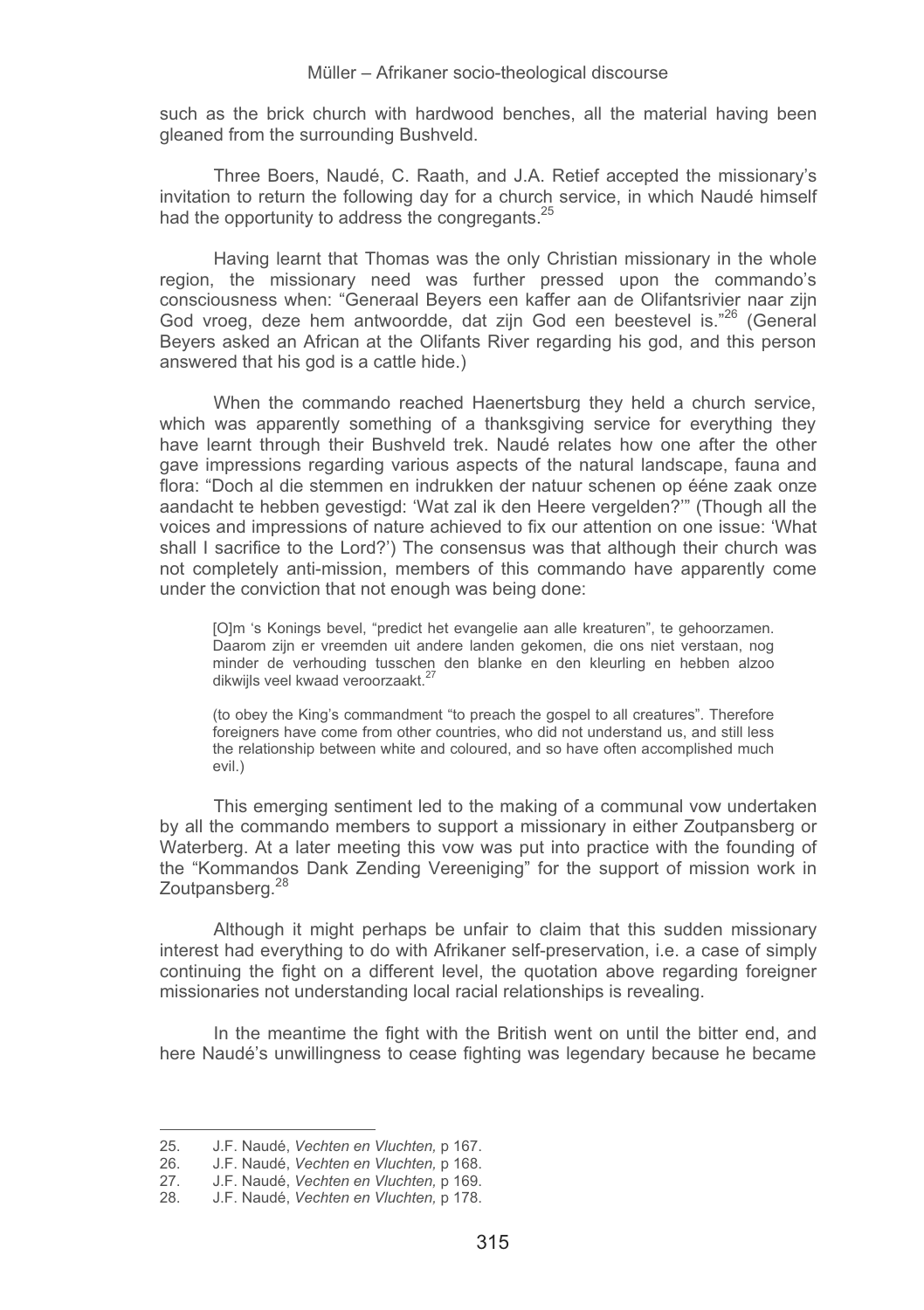one of six burghers who refused to sign the peace treaty, much to the chagrin of his erstwhile friend, General Smuts.<sup>29</sup>

### **Johannes du Plessis and the Anglo-Boer War**

Johannes du Plessis was not a fighting preacher by any means, but the outbreak of the war troubled him deeply for different reasons. At the time in October 1899, du Plessis was serving as a minister in die DRC congregation of Sea Point. However, he had only arrived in this congregation earlier in that fateful year, because between 1894 and February 1899 du Plessis served as the minister of Zastron in the Free State. $30$  During this time he felt perhaps somewhat homesick at times for the Cape where he had spent much of his life and where his mother still lived. Such a sentiment is expressed in the view that there was "no place like the Boôland<sup>"31</sup> in an 1898 letter to his cousin. Nevertheless, Erasmus indicates that he had a fulfilling time in Zastron and that he had made many friends, the plight of whom so distressed him after the war had started, that he almost immediately approached his church council in Sea Point with a request to be allowed three months of special leave in order to go North and offer "eenige Christelijke vertroosting" (some Christian consolation) to the victims of war. His request was granted to go as chaplain to the medical corps, but only on the condition that he would not become involved in any armed action.<sup>32</sup>

However, his public role at this time already extended far beyond the boundaries of the local congregation. He served as treasury secretary of the Predikante-Sendingvereniging*,* a missionary society that was instrumental in establishing the foreign missionary enterprise of the DRC, particularly in Nyasaland.<sup>33</sup> The outbreak of war had potentially devastating consequences for the DRC's missionary endeavours in this British Protectorate as A.C. Murray, one of the original two missionaries to Nyasaland and supported by the Predikante-Sendingvereniging expressed in correspondence to his uncle, Andrew Murray, jnr: "We are expecting to hear 'retreat' as a consequence of this terrible war! May God forbid!"34 The British never interned the Afrikaner missionaries as feared, but accessibility to funds was severely restricted by the war, and illness and other natural calamities caused missionaries, including A.C. Murray, to leave the field. $35$ Du Plessis did much work during and after the war to propagate the cause of mission, and even if mission itself rather than Afrikanerdom was his chief concern, if the former could be served by an appeal to *volksgees* or *volksideale* it seems du Plessis would have no qualms over it as illustrated in a couple of essays he wrote, to be elaborated on below.

This is not to suggest that his concern for the Afrikaner was anything but genuine. As a chaplain, du Plessis clearly identified himself with the Boers. Erasmus even calls him an apologist for their cause. $36$  Towards the end of 1899 he joined the Rouxville commando, from where he spent his special leave visiting

<sup>-</sup>------------------------------------------------------- 29. See Weiss, *Vuurtoring: Biografie van ds Jozua Francois Naudé,* p 48.

<sup>30.</sup> See A.S. Erasmus, *Prof. Johannes du Plessis 1868–1935: Baanbreker, Verbreker van die Gereformeerde Geloof?* (UV Teologiese Studies, Bloemfontein, 2009), p 75 and following pages.

<sup>31.</sup> Quoted in Erasmus, *Prof. Johannes du Plessis,* p 86.

<sup>32.</sup> Erasmus, *Prof. Johannes du Plessis*, p 95.

<sup>33.</sup> See Erasmus, *Prof. Johannes du Plessis,* p 91. 34. A.C. Murray, quoted in Erasmus, *Prof. Johannes du Plessis*, p 95.

<sup>35.</sup> Erasmus, *Prof. Johannes du Plessis*, p 100.

<sup>36.</sup> Erasmus, *Prof. Johannes du Plessis,* p 98.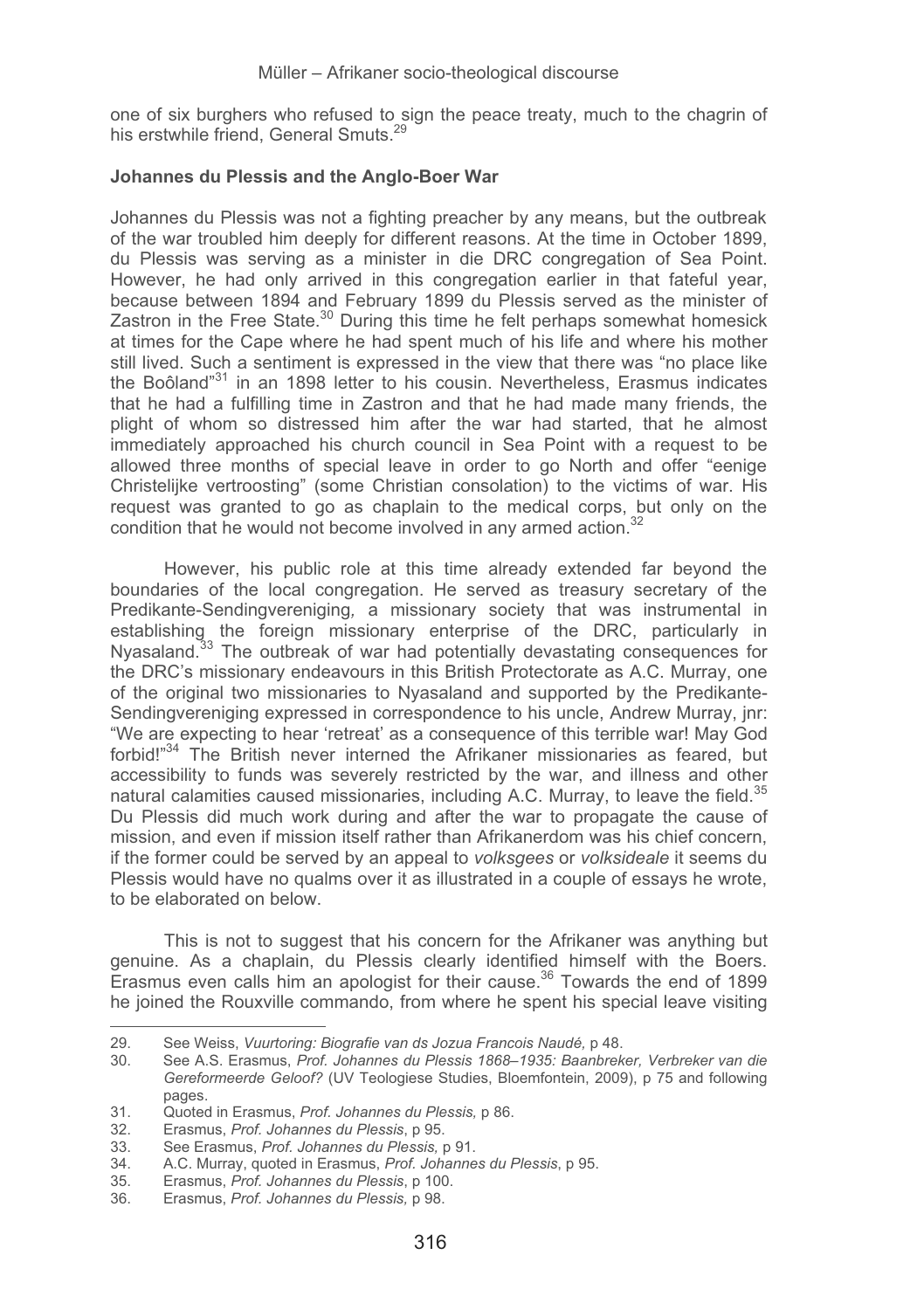different Boer laagers in the Free State. Upon his return to Cape Town he continued to create public awareness for the situation of the Boers, by writing a number of articles including rebuttals of the views of those Cape Afrikaners who wanted to encourage the Boer fighters to surrender their weapons. Du Plessis' actions and words during this time were occasionally seen as "seditious" by the Cape press. $37$  His chaplain's permit to visit Boer prisoners at a camp in Green Point was also suspended after he became accused of attempting to give money to prisoners.<sup>38</sup>

In February 1900 an article appeared in the *Gereformeerd Maandblad* in which du Plessis published some of his thoughts on his war experiences, which he had also delivered as a speech to a group of friends in Stellenbosch. Du Plessis is at pains in this article to stress the high moral fibre of the Boer soldiers. He insists on the unity of the Boers behind their cause, contrary to mentioned speculations that there had been feelings of discontent from the side of "de Vrijstaters tegenover de Transvaal".<sup>39</sup> (the Freestaters towards the Transvaal.) What might have been seen as more disloval to the British Empire were the suggestions made throughout the article of the extraordinarily pious nature of the Boers who never greeted a victory with a "hooray!", but rather with "Prijs den Heer met blijde galmen."40 (praise the Lord with joyous sounds.) However, the rather more seditious nature of his wartime stance emerges in the final paragraph where du Plessis intimates that God was on the side of the Boers:

De burgers geven God al de eer van hunne overwinning. Aan Hem zeiden zij was het te danken dat zij niet volkomen verrast werden; aan Hem dat de versterkingen juist in tijds opdaagden. Dit gevecht heeft hen in't geloof bevestigd dat God aan hunne zijde staat en met hen strijdt.<sup>4</sup>

(The burghers gave God all the glory for their victories. To His side belonged the thanks for not being totally surprised; to Him that their reinforcements arrived exactly on time. The battle has confirmed in them the belief that God stood on their side and fought with them.)

On 28 August 1901, du Plessis went inland for the second time to serve as chaplain, but this time he ended up in the Kraaifontein concentration camp near Aliwal North, where he eventually stayed for six months, three more than originally intended. $42$  Some of his time there was set aside for activities such as a week of prayer, followed by a revivalist week where the congregants were encouraged to come to full conversion, which included the giving of personal testimonies of faith; they received encouragement from du Plessis for their contribution of thanksgiving, which apparently quite literally translated into funds for the Nyasaland mission.<sup>43</sup>

The connection between the sufferings brought about by the war and Christian mission was explicitly addressed by du Plessis in his concluding chapter to one of the original two Nyasaland missionaries' memoirs.<sup>44</sup> Under three

<sup>-</sup>-------------------------------------------------------37. See Erasmus, *Prof. Johannes du Plessis,* p 101.

<sup>38.</sup> Erasmus, *Prof. Johannes du Plessis,* p 98.

<sup>39.</sup> J. du Plessis, "Op het Oorlogsterrein", *Gereformeerd Maandblad,* 10, 8, February 1900, p 153.

<sup>40.</sup> du Plessis, "Op het Oorlogsterrein", p 153.<br>41. du Plessis, "Op het Oorlogsterrein", p 154. 41. du Plessis, "Op het Oorlogsterrein", p 154.

<sup>42.</sup> Erasmus, *Prof. Johannes du Plessis,* p 103.

<sup>43.</sup> Erasmus, *Prof. Johannes du Plessis,* p 104.

<sup>44.</sup> T.C. Botha Vlok, *Elf Jaren in Midden Afrika* (Taylor & Snashall, Townshend, 1901).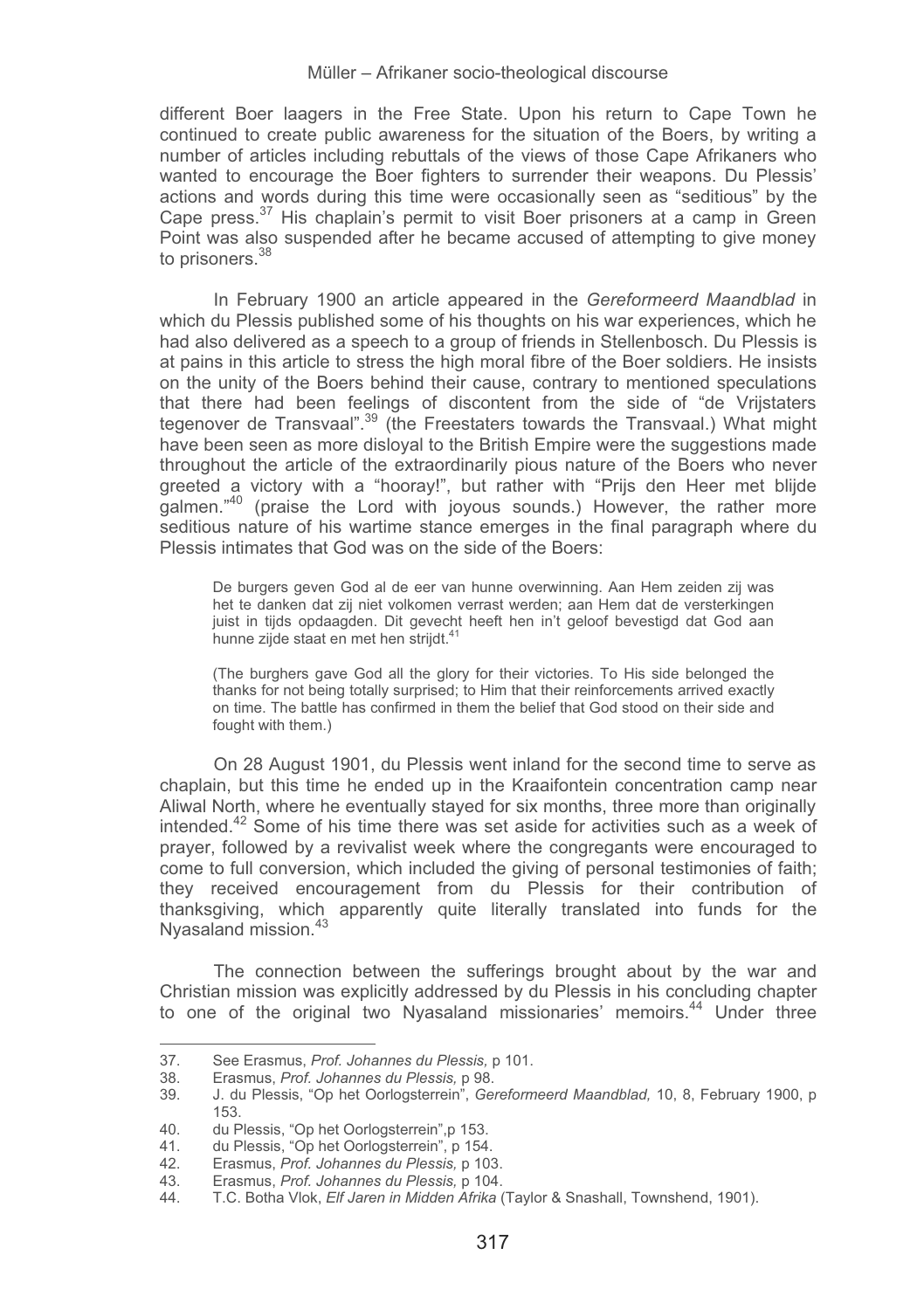headings, all beginning with the Dutch equivalent of "What the war has taught us …" du Plessis expounds on how the themes of mission and war compare, and how the former is infinitely more important than the latter. Whereas war concerns an earthly enemy of flesh and blood, mission is a fight against the biblical principalities and powers, evil spirits in the sky. He might be quoted at some length:

Hier vallen menschenlevens door de kogels van den vijand, maar daar vallen menschenzielen den Satan ten prooi. Hier offert men goed en bloed om een vergankelijk wereldsch rijk te behouden of uit te breiden, doch daar legt men het leven af in het belang van het eeuwig koninkrijk van Christus den Heer. Hoe gering is nochtans de belangstelling in den geestelijken strijd die men in Midden-Afrika en elders voert, in vergelijken met de warme belangstelling die men in den aardschen oorlog stelt.<sup>4</sup>

(Here human lives fall through the bullets of the enemy, but there human lives fall prey to Satan. Here people sacrifice belongings and blood to hold on to or expand a temporal worldly empire, but there people lay down their lives for the sake of the eternal kingdom of Christ the Lord. How small is the interest still in the spiritual battle that people wage in central Africa and elsewhere, in comparison with the warm interest that people show in the worldly war.)

In continuation to the above, du Plessis writes about the earnest prayers during wartime and asks why such prayers are not also made on behalf of the spiritual need in darkest Africa. The needs of the missionary workers there should be foremost in his readers' prayers, because they are exposed to illness, mental trauma, and "aanvallen van woeste barbaren of wilde dieren…"46 (attacks from rough barbarians and wild animals …)

Then, of course, there is the question of money, and how generously people were willing to dispense with it in aid of the victims of war. "Het is ons een leerzame les, van wat het Afrikaansche volk doen *kan* als het eens met waren geestdrift vervuld is.<sup>"47</sup> (It is for us an educational lesson, regarding what the Afrikaans people *can* do once they are filled with enthusiasm.) Yet, when will they also learn to be as generous when undying souls are concerned? And then there follows a really telling couple of sentences both in terms of du Plessis' anthropology and his contemporary understanding of the difference between Christians and non-Christians:

De heiden is toch, evengoed als wij, van Gods geslacht; hij is, evenzeer als wij, voor redding vatbaar; hij heeft, niet minder dan wij, aanspraak op de Evangelie dat "eene kracht Gods is tot zaligheid *een iegelijk* die gelooft" – zoowel den heiden als den blanke.<sup>48</sup>

(The heathen is surely, just as we are, created in God's image; they are, just as much as us, open to salvation; they have, no less than us, a claim on the Gospel that "is a power of God for the salvation of *every one* that believes" – both the heathen and the white.)

Du Plessis clearly here gives the monogenesist missionary perspective that Europeans and Africans alike were created in the image of God, but he also

<sup>-</sup>-------------------------------------------------------45. J. Du Plessis, "Slotwoord", in Vlok, *Elf Jaren in Midden Afrika*, p 102.

<sup>46.</sup> du Plessis, "Slotwoord", p 103.<br>47. du Plessis, "Slotwoord", p 103.

<sup>47.</sup> du Plessis, "Slotwoord", p 103.<br>48. du Plessis, "Slotwoord" p 104.

du Plessis, "Slotwoord", p 104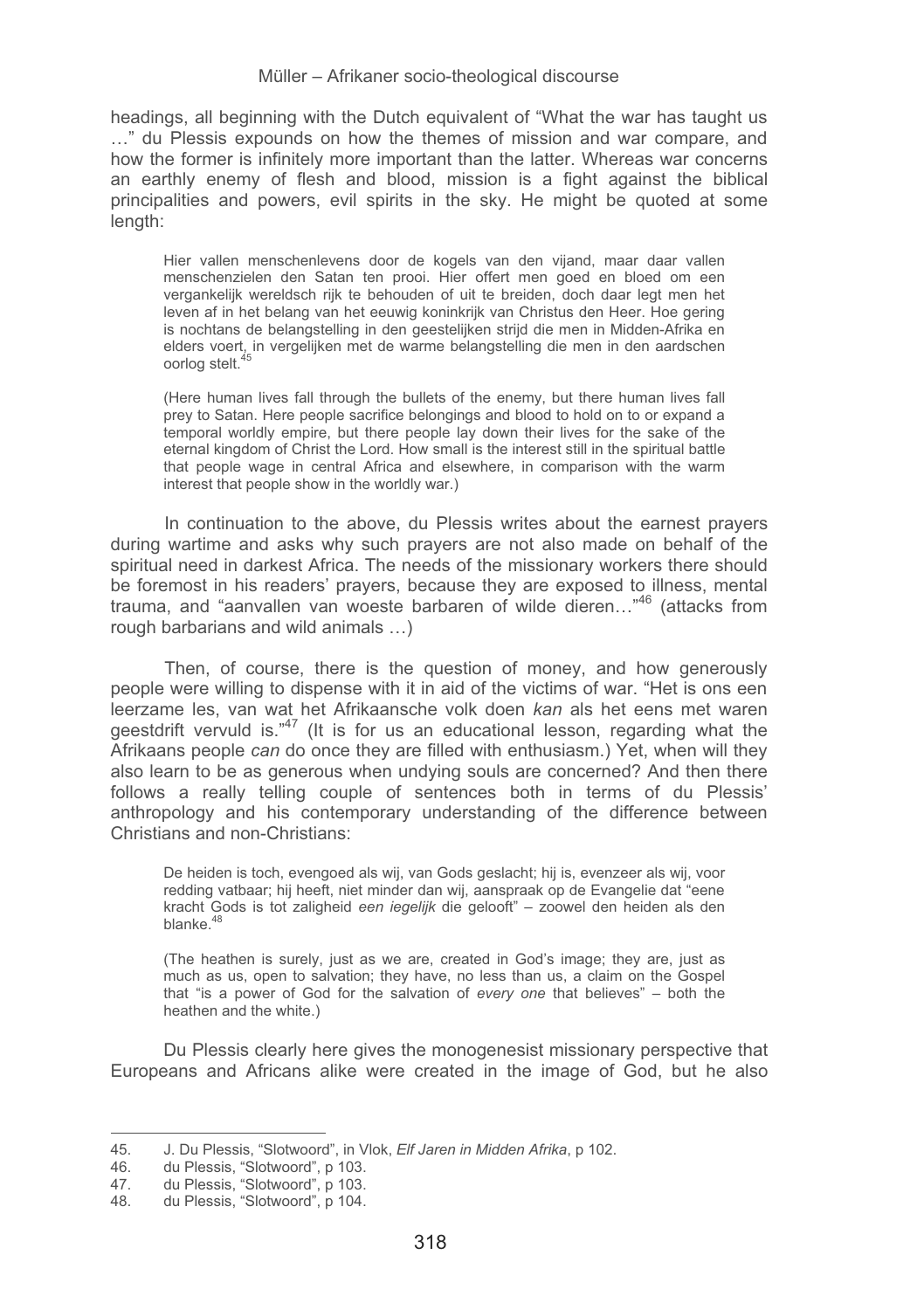seems to imply that white equals Christian, while a similar conflation is inferred between heathen and African.

Despite his vehemently pro-Boer stance,<sup>49</sup> du Plessis was clearly both willing and able to transcend the narrow nationalist perspective, but he was at least at this stage, not able to transcend the colonialist missionary discourse of white Christians and black heathens.

### **J.F. Naudé and the First World War (the 1914 Rebellion)**

Perhaps somewhat remarkably given his bitter-ender status in the Anglo-Boer War, and for someone who subsequently continued his pro-Afrikaner activities on the language and cultural levels, J.F. Naudé did not take up arms on the side of the rebellion after the Union government declared itself on the side of the Allies. Milde Weiss suggests this might have had something to do with the fact that he was by this time an ordained minister in the DRC, which was not the case in the turn of the century war, and the official DRC policy endorsed obedience to the authorities.<sup>50</sup> Perhaps one might further speculate that the maturity that sometimes comes with age also played a role. He was now married with children, not the ideal situation to continue the cultivation of a hot-headed predisposition.

During the years of WWI, J.F. Naudé was a minister in Roodepoort on the Witwatersrand. He had moved here in 1911 from his first post after graduating from the Stellenbosch Seminary in 1909. This first post was a dual position of congregational ministry in the district of Rouxville in the Free State, and as superintendent of the DRC labour colony at Goedemoed. According to his son Beyers, the reasons for taking up that particular post had to do with J.F. Naudé's lifelong concern for poor Afrikaners who lived on the fringes of society – their impoverishment primarily as a result of the misery caused by the Anglo-Boer  $W<sub>2r</sub>$ <sup>51</sup>

Roodepoort was then another ideal location for a budding Afrikaner nationalist, given the nearby gold mines and the role this emerging industrial area played in terms of the so-called "poor white" problem. Weiss reports how disappointed Naudé had been in the generally low levels of interest that the language issue generated in the Cape during his student years in Stellenbosch after the Anglo-Boer War. In fact the culture was alarmingly English-oriented. $52$ Later the Seminary professors themselves opposed the rebellion in no uncertain terms.<sup>53</sup> By contrast the manse of the Naudé family in Roodepoort in the following decade served as the centre of Afrikaner activities.<sup>5</sup>

Meanwhile, Naudé kept up good relations with Boer generals Beyers, Kemp, and De la Rey.

 $\pm$ -------<br>49. Also see his newspaper articles under the pseudonym Mikros on the theme of "The New Patriotism" in his *Plakboek i.v.m. die Anglo-Boereoorlog* (Kerkargief, Stellenbosch, K-DIV 873).

<sup>50.</sup> Weiss, *Vuurtoring: Biografie van ds Jozua Francois Naudé,* p 142.

<sup>51.</sup> B. Naudé, *My Land van Hoop: Die Lewe van Beyers* Naudé (Human & Rousseau, Kaapstad, 1995), p 15.

<sup>52.</sup> Weiss, *Vuurtoring: Biografie van ds Jozua Francois Naudé,* p 66.

<sup>53.</sup> Weiss, *Vuurtoring: Biografie van ds Jozua Francois Naudé,* p 131

<sup>54.</sup> Weiss, *Vuurtoring: Biografie van ds Jozua Francois Naudé,* p 132.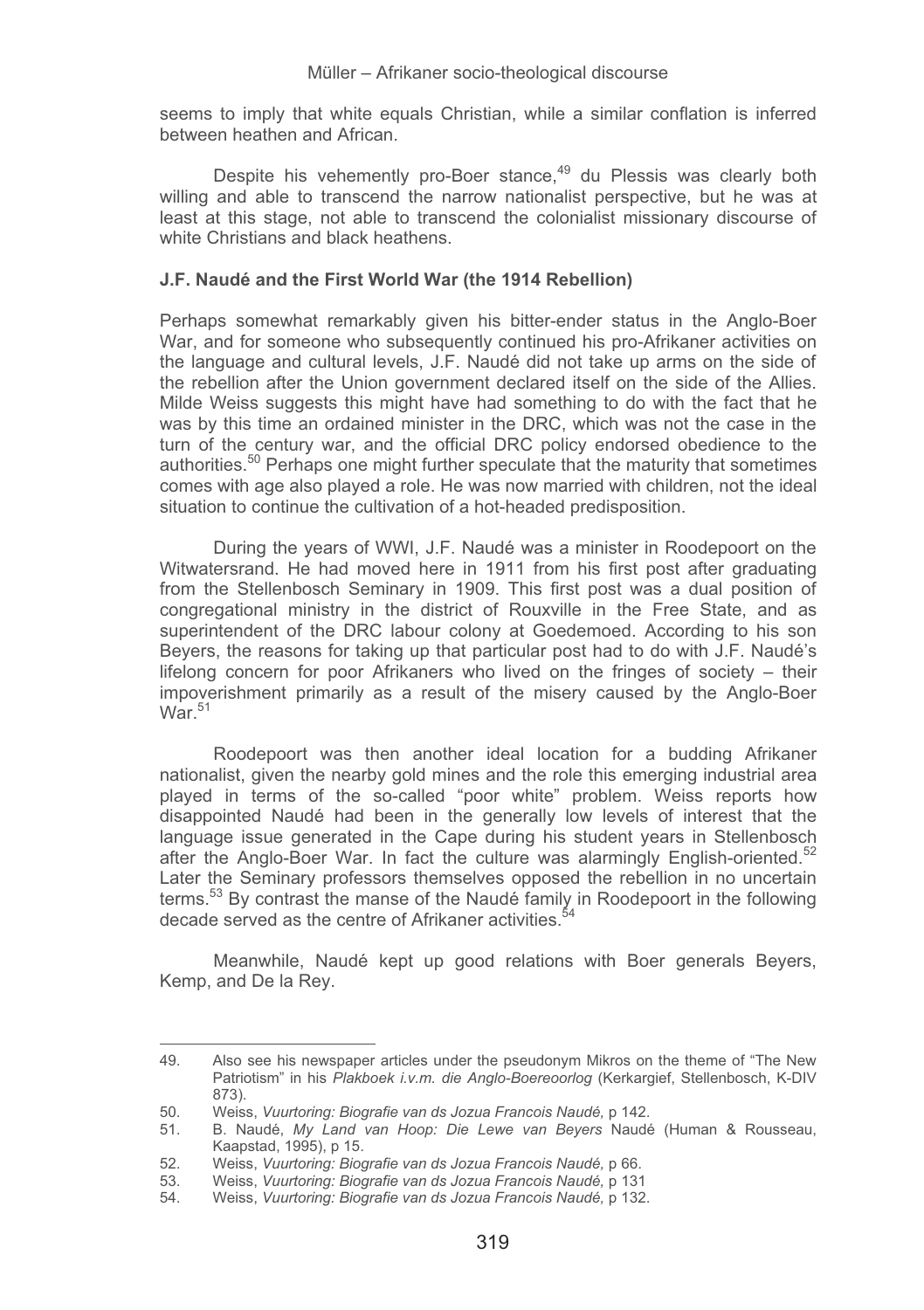Increasingly, however, a rift would become apparent between the ideals coveted within this group, which still seemingly believed in the possibility of an Afrikaner republic in continuation of what was lost at the Treaty of Vereeniging, and the more conciliatory views represented by especially the prime minister, Louis Botha and his minister of defence, Jan Smuts – both celebrated Boer generals.

When Botha made the announcement that the Union would support Britain militarily against German West Africa, Naudé entered the fray in the form of a paper war against the prime minister. A petition of 50 signatures was drawn up and sent to the government, and an apparently heated telegraphed correspondence between Naudé and Botha ended with the latter writing: "Zal bly zyn voortaan van uwe beledigende telegrammen verschoond te blyven."55 (Will be glad to be spared in future from your insulting telegrams.)

From here on further, Weiss suggests that Naudé became a close coconspirator of Beyers, de la Rey and others, and the manse became a venue for secret meetings, often held in the evenings. According to oral testimony within the family, such a meeting involving both generals occurred on the evening of 14 September 1914, the night before de la Rey was shot dead while en route to Potchefstroom together with Beyers, reputedly to start the rebellion along with Kemp.<sup>56</sup>

When the rebellion did get underway the following month, after this initial tragic hiccup, Naudé continued to play a supporting role by holding protest meetings and encouraging leaders such as Beyers in their activism. Significantly, however, his biographer Weiss writes that despite his support for their cause, Naudé was in this event against the use of violence.<sup>57</sup> How such a non-violent perspective might be held up within the context of all the evidence of covert support given to the rebellion leaders is a matter not explored by Weiss. A question one might pose would be: Was he really against violence by this time of his life, or only against violence involving himself?

Whatever the case, at this stage Naudé as a respected DRC minister, was increasingly making use of the powers of language, education and cultural mobilisation rather than physical confrontation. His work towards the recognition of Afrikaans as medium in the school system had already started in Germiston prior to the Anglo-Boer War, but was taken further in Roodepoort where he was instrumental in founding the first Afrikaans medium school in the Transvaal in 1918. During the same period he was one of the founding members of the Afrikaner Broederbond, and was chosen as its first president on 2 July 1918.<sup>58</sup>

#### **Johannes du Plessis and the First World War**

From late 1912 until early 1916, du Plessis was in a sense removed from the action as far as the aspirations and angst of the Afrikaner *volk* was concerned. He had first gone to Livingstone College in London for a year of study in tropical

<sup>-</sup>-------------------------------------------------------55. Louis Botha quoted in Weiss, *Vuurtoring: Biografie van ds Jozua Francois Naudé,* p 131.

<sup>56.</sup> Weiss, *Vuurtoring: Biografie van ds Jozua Francois Naudé,* p 133 and following pages.

<sup>57.</sup> Weiss, *Vuurtoring: Biografie van ds Jozua Francois Naudé,* p 137.

<sup>58.</sup> B. Naudé, *My Land van Hoop,* p 16.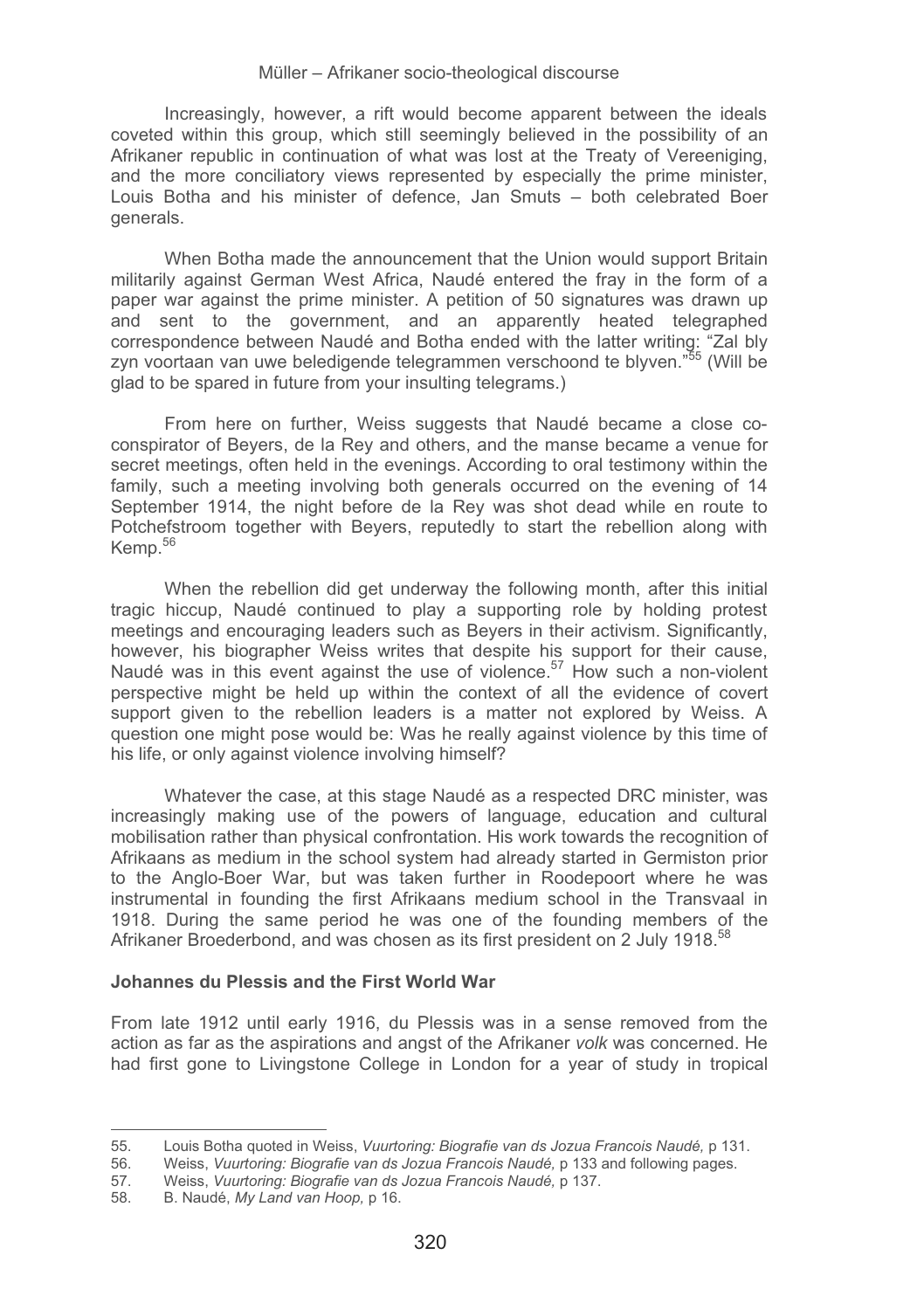diseases and medicine in order to prepare himself for an epic tour of sub-Saharan Africa.<sup>59</sup>

In the intervening years since the end of the Anglo-Boer War, du Plessis had served the cause of mission in the DRC in different capacities, most prominently as general mission secretary of the DRC. Between 1910 and 1912 he served as editor of *Die Kerkbode* and that meant a period of wide publicity for his theological views, which were garnering an increasing stream of opposition from friend and foe alike. In fact the avalanche of opinion that later in the 1920s cast him in the role of heretic for his support of higher criticism, was steadily gaining force in this early stage. Erasmus speculates that this growing opposition might have played a role in du Plessis seeking "'n uitvlug" (an escape) in mission with the departure for London and tropical Africa. $60$  Whether this is true or not, no one can dispute that du Plessis had a genuine commitment to this theme of mission, and the malaria he contracted and other dangers and hardships he faced along the often lonely route of the missionary traveller, is testimony to this.

Nevertheless, the increasing theological disagreements with the mainstream opinion of Reformed Orthodoxy within the DRC along with the geographical displacement caused by his tour, which occurred during the first half of World War One, might have served in its liminal approximations to subtly supplant du Plessis' formerly rather cosy endorsement of the aspirations of the Christian Afrikaner *volk*.

Even though he was physically removed from the Union of South Africa, du Plessis remained in contact with the goings on in his homeland through a steady stream of correspondence with friends, colleagues, and family, including his future wife "Daughtie". In these correspondences a couple of interesting themes become apparent: i) He strongly disagreed with the aims of the rebellion; and ii) he did not particularly care for the question of Afrikaans, both the language question and the cultural movement that would find its estuary in Afrikaner nationalism.

Of course these two themes are interconnected and for du Plessis their popularity represents a moral indictment of his people. This disappointment in what was perceived as the emergent narrative of the mainstream Afrikaner becomes apparent in a letter written to Prof. Marais, who evidently shared his views at the Seminary in Stellenbosch, from the Belgian Congo. It is instructive to quote du Plessis here at length:

I had no idea, nor did the cables give me the slightest suspicion, that the rebellion unrest was so widespread and its sympathies so numerous. At this distance it really does seem as though the moral sense of the community was perverted, so that it can no longer distinguish between an honourable war of independence and an unjustifiable rebellion. At present I am happily out of the maelstrom; and I must say that I feel more and more thankful that I have been led to keep myself clear of "Taalbewegingen" and "Nationalismes" of every sort, and to devote my time and my thought to something which really matters for the advance of God's Kingdom (emphasis original).<sup>61</sup>

<sup>-</sup>-------------------------------------------------------59. The details of this missionary exploration in the tradition of Livingstone, Stanley, et. al are recorded in J. du Plessis, *Een Toer Door Afrika* (Publicatie-Commissie van de Z-A. Bijbelvereeniging, Kaapstad, 1917).

<sup>60.</sup> Erasmus, *Prof. Johannes du Plessis,* p 229.

<sup>61.</sup> Kerkargief, Stellenbosch, K-DIV 858 (outgoing letter), Rev. Prof. Marais, 27 May 1915.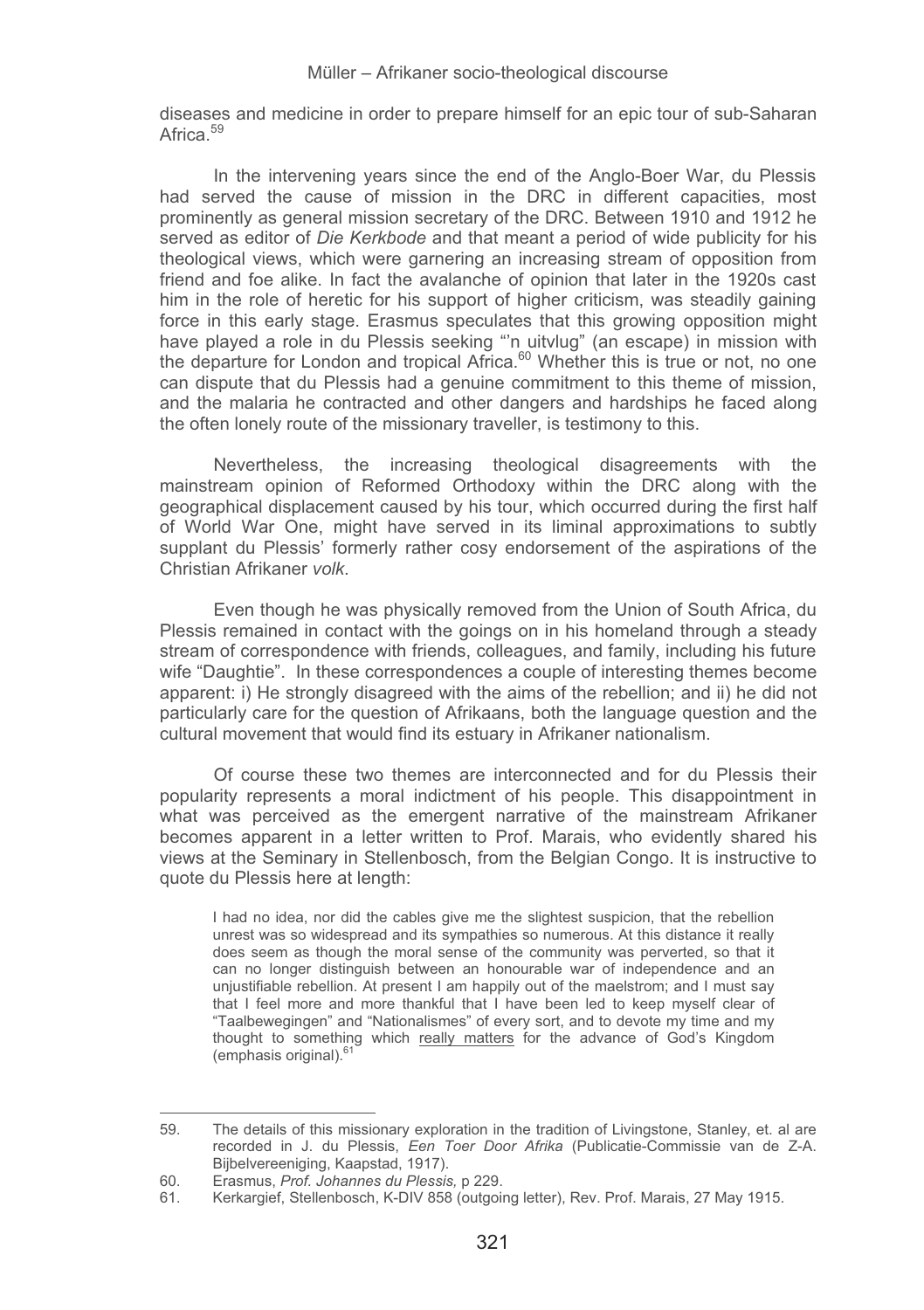A couple of days later, Du Plessis returns to this theme of disillusionment regarding news from the Union in a letter to his future wife, Daughtie: "To me everything seems to be confusion and chaos, and the SA people, who were welded together by a just war of independence, have been torn asunder by a rebellion which I find hard to justify."62 I find this sentence incredibly revealing, not so much for the repeated opposition to the rebellion, but for what seems like an understanding that the South African (white) people (note not the Boers or Afrikaner people) were actually unified, not only politically but in a rather more fundamental sense after the Anglo-Boer War. One might suggest that this shift from pro-Boer apologia to an emphasis on "the SA people", also accurately reflected the views of former Boer generals Botha and Smuts who were now actively propagating the cause of the Union whilst suppressing the rebellion of their erstwhile compatriots in South Africa.

Related sentiments are expressed in correspondence some months later, to Mrs Marais. In this letter du Plessis laments the state of theological education in Stellenbosch particularly after the unexpected death of the apparently admired Prof. Muller. There seemed to be no one appropriate to fill his boots. Du Plessis discounts one candidate after another: Malan for forsaking theology for politics; Brümmer for doing similarly, but in favour of philosophy. Dr Tobie Müller is also discounted by du Plessis for being "obsessed by the question of 'Afrikaans'. The study of theology has fallen upon evil times" (emphasis original).<sup>63</sup>

What is furthermore noteworthy is that du Plessis did not at this time write anything in Afrikaans, relying respectively on English and Dutch.

### **Conclusion: Mission and the two figures, different facets of the same discourse … or different discourses?**

In an article entitled "De Zendingherleving" published in *Die Kerkbode* shortly after the signing of the Treaty of Vereeniging, du Plessis praised what he discerned as a mission revival among his church members: "Hoe moeten wij deze teekenen der tijden verklaren? Hoe anders, dan dat God het wil, dat onze volkskrachten zich voortaan meer dan ooit in de richting van Zendingwerk moeten ontwikkelen."<sup>64</sup> ([How should we explain these signs of the times? How other than that God wills it that our national powers will more than ever be developed in the direction of mission work.) Clearly from this quotation it would seem that du Plessis was not averse to interpreting mission as a responsibility of the *volk*.

That this blending of the causes of church and *volk* was not an uncommon sentiment at the time finds support in a book specifically written about the influence of the Anglo-Boer War on mission in the DRC. The author quotes a certain Dr H.S. Bosman who during the first Synod of the DRC after the war in 1903 expressed himself thus:

<sup>-</sup>------------------------------------------------------- 62. Kerkargief, Stellenbosch, K-DIV 858 (outgoing letter), Thysville, Congo Belge, 30 May 1915.

<sup>63.</sup> Kerkargief, Stellenbosch, K-DIV 858 (outgoing letter), Broken Hill, 27 September 1915.

<sup>64.</sup> Kerkbode, 20 June 1902, pp 448–449.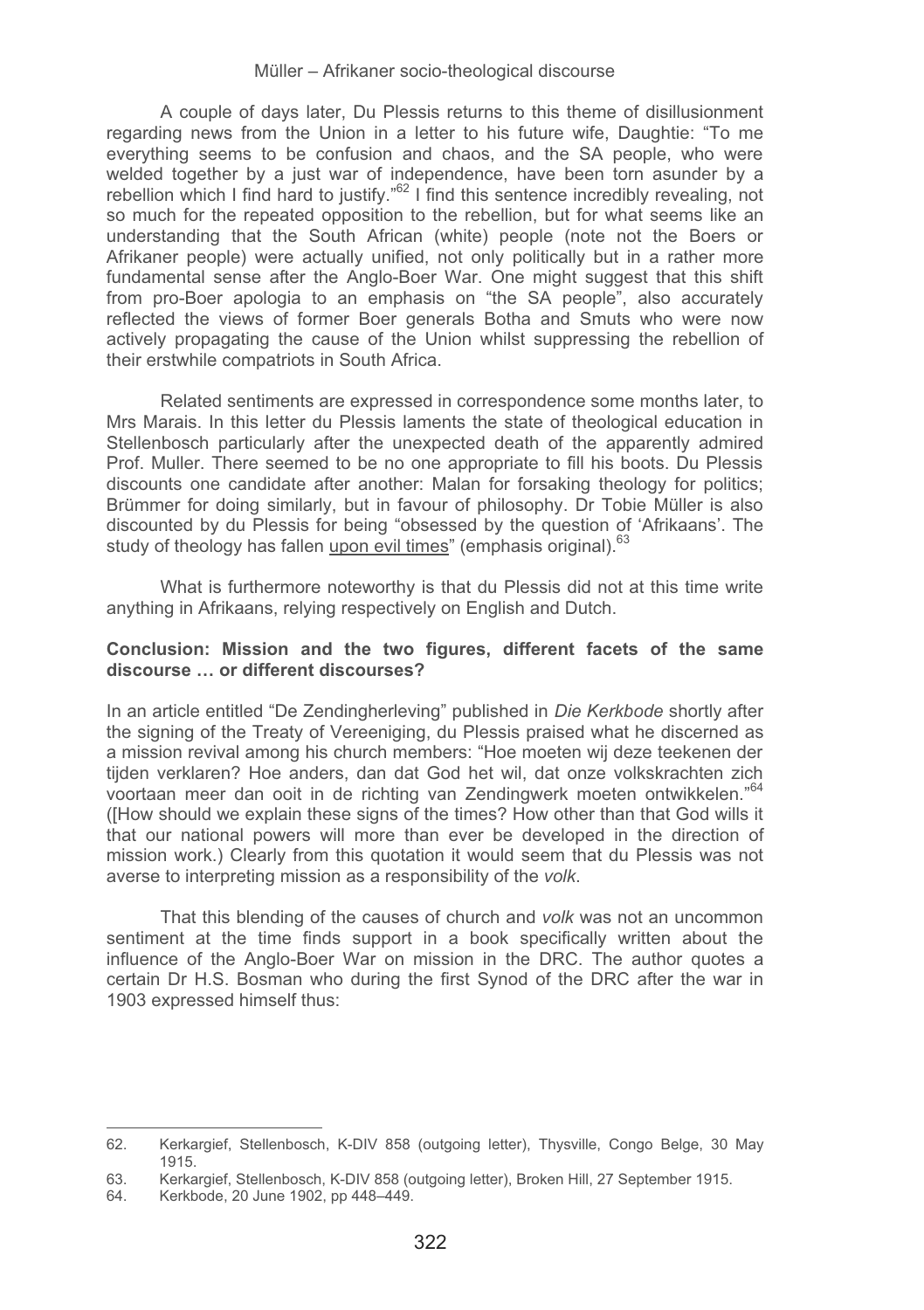Onze kerk is onder maar niet dood. En wanneer ik spreek van de kerk, verbind ik daaraan ons volk. Ons volk is onder maar niet dood. En zolang het kerklijk leven sterk is, zolang zal ook ons volk sterk zijn.<sup>65</sup>

(Our church is down but not dead. And when I speak of the church, I connect to it our nation. Our nation is down but not dead. And as long as our churchly life is strong, so long shall our nation remain strong.)

Although both characters discussed in this article were deeply interested in mission, there were differences in terms of degree and reach. Du Plessis was of course much stronger philosophically in terms of positioning his interest and reflecting about that theologically. As far as Naudé is concerned, one gets the impression that his interest became increasingly subsumed within the poor white discourse. The alleviation of his own people's need was his overriding concern.

On this point, du Plessis went in a different trajectory, controversially different from the point of view of Afrikaner nationalism. Having delivered one of his typical appeals for greater mission enthusiasm among his church members as recently appointed theology professor in 1916, du Plessis found himself accused by a Pretoria newspaper of exchanging the plight of his own people for the sake of<br>imperialistic foreign missions in Africa.<sup>66</sup> Du Plessis responded to this and other allegations regarding his divided loyalties by writing an open letter to *De Volkstem*, in which he questioned the explicitly Christian nature of concern for the Afrikaner poor white issue: "Maar toch, het is eigenlijk slechts de *nationale trots* die zegt, 'ik moet mijn eigen volk voorthelpen.' Zelfs de onbekeerde spreekt alzoo: ook hij geeft zijn bijdrage voor de Arme Blanken."<sup>67</sup> (But still, it is actually only the national pride which says, "I must help my own people". Even the unconverted speak thus; they too give their contribution for the Poor White.) Yes "vaderlandsliefde" (love of one's country) and "volksliefde" (love of one's nation) are common concerns for every right-thinking person, but "het vuur van menschenliefde en Christusliefde" (the fire of love for humanity and love for Christ), for these a special grace is required.<sup>68</sup> Du Plessis seems to now hold a more nuanced perspective in terms of differentiating between church and *volk* than was perhaps the case at the close of the Anglo-Boer War as seen in his "Zendingherleving" article quoted above.

At any rate, this differentiating approach comes further to the fore when du Plessis denounces the editor of *De Volkstem* for his use of political terms such as "nationalism" and "imperialism" for describing Christian contexts. Still, in addition to such semantic confusion the editor is guilty in the estimation of du Plessis of taking recourse in that age-old and not yet "geheel overwonnene vooroordeelen van een deel van ons volk tegen wat men 'Chams geslacht' pleegt te noemen."69 (wholly overcome prejudice of one section of our nation against what has been termed the "people of Ham".]

Such close identification, or fusion of nationalist ideology and Christianity in certain circles of Afrikanerdom has been described by the term *volkskerk* (people's

<sup>-</sup>-------------------------------------------------------65. Quoted in J.W. Kok, *Sonderlinge Vrug: Die Invloed van die Tweede Vryheidsoorlog op die Sendingaksie van die N. Kerk in S.A* (NG Kerkboekhandel, Pretoria, 1971), p 14.

<sup>66</sup>*. De Volkstem,* 06.03.1917.

<sup>67.</sup> J. du Plessis, *De Arme Blanke en De Heiden-Zending: Open Brief aan den Redacteur van "De Volkstem"* (ZA Bijbel Vereeniging, Kaapstad, 1917), p 5.

<sup>68.</sup> du Plessis, *De Arme Blanke en De Heiden-Zending*, p 5.

<sup>69.</sup> du Plessis, *De Arme Blanke en De Heiden-Zending*, p 19.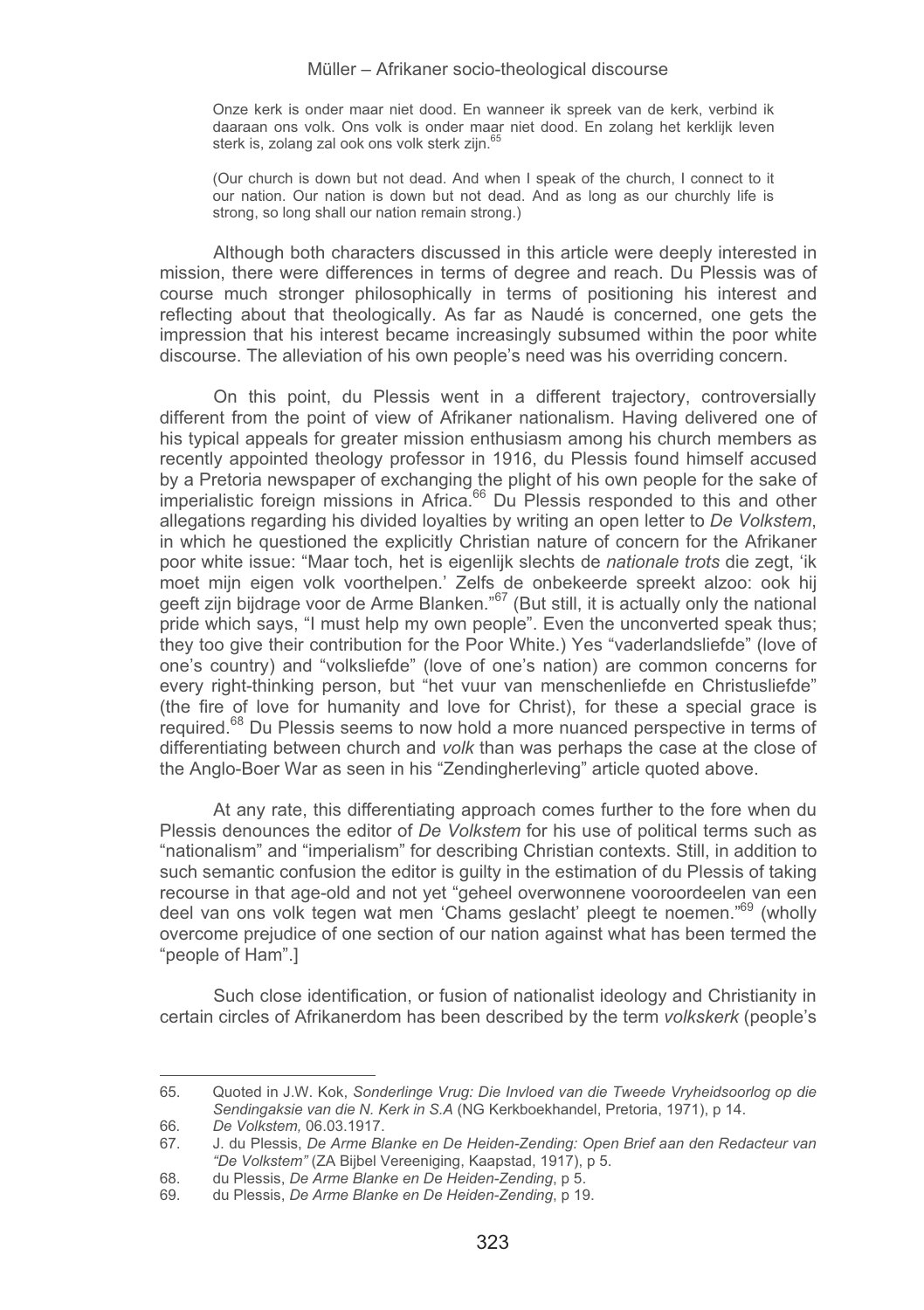church).70 *Volkskerk* assumptions clearly informed the criticism levelled against du Plessis by the Pretoria-based *De Volkstem.* Arguably *volkskerk* notions depended on the persistence of rather undifferentiated socio-religious attitudes in addition to heady emotionalist discourses concerning injustice and victimhood. The wellknown laager mentality is the perfect psychological milieu for the fostering of *volkskerk* spirituality. Such was the context in which Afrikaner nationalism grew. Du Plessis, despite his earlier sympathies for the Afrikaner cause was eventually completely unable and unwilling to find his home in the *volkskerk* paradigm. His missionary ideals and self-identification certainly played their roles, but one might furthermore venture to speculate that his international travels and ecumenical contacts resulting from these missionary interests enlarged his world to a degree that was unfathomable to the vast majority of his DRC contemporaries in the early twentieth century. Such a wider perspective might have functioned as a very effective tonic against overtly parochial and nationalist considerations. "Absence makes the heart grow yonder" is the more sceptical version of a well-known saying. In the case of du Plessis it might be that his prolonged physical absence reinforced an increased ideological distancing, which was already starting to take shape before he embarked on his missionary travels.

*Volkskerk* might however be convincingly linked to the kind of religiosity fostered and espoused by J.F. Naudé during this period. One could point to the heartfelt identification of this man with Afrikaner nationalism, so much that he named one of his daughters Vryheidster, and a son Beyers, the latter in remembrance and honour of the Boer general who died for the cause of the rebellion in December 2014. I have mentioned Naudé's involvement in Afrikaansmedium education in Roodepoort as well as his Broederbond connection. But what best symbolises for me the emergent *volkskerk* theme in relation to the narrative told here is the rise and fall of the Commando Dank Zending Vereeniging (CDZV). This society which was called into life under such strangely auspicious circumstances during a restful period in the Anglo-Boer War, and in which both Beyers and Naudé played such prominent roles in the earlier years, increasingly struggled for life financially and was in all likelihood disbanded in 1917.<sup>71</sup> Although its final years and eventual demise seem somewhat shrouded in mystery, I find it rather interesting but perhaps historically also understandable that the CDZV would for all practical purposes disappear off the scene around the same period when J.F. Naudé became one of the founding members of the Broederbond. Perhaps it was a situation of having only so much time and energy for extracurricular activities. After all, everyone is limited in such respects, even a *Vuurtoring*.

Perhaps the life-stories these of two figures might even serve to illuminate some general aspects in the emergence of nationalism, which appears to grow in environments where proponents are apt to essentialise a particular narrative of their past for a specific application to the conditions of the immediate and the local. Both du Plessis and Naudé were evidently strong personalities with firm convictions who were able to influence people, but whereas Naudé's bitter-ender status at the end of the Anglo-Boer War might be construed to define his later

<sup>-</sup>------------------------------------------------------- 70. See R. Elphick, *The Equality of Believers: Protestant Missionaries and the Racial Politics of South Africa* (Charlottesville: VA, University of Virginia Press, 2012), p 49 and following pages; J. Durand, "Afrikaner Piety and Dissent", in C. Villa-Vicencio and J.W. de Gruchy (eds), *Resistance and Hope: South African Essays in Honour of Beyers Naudé* (David Philip, Cape Town, 1985), p 45 and following pages.

<sup>71.</sup> See Kok, *Sonderlinge Vrug,* p 30.